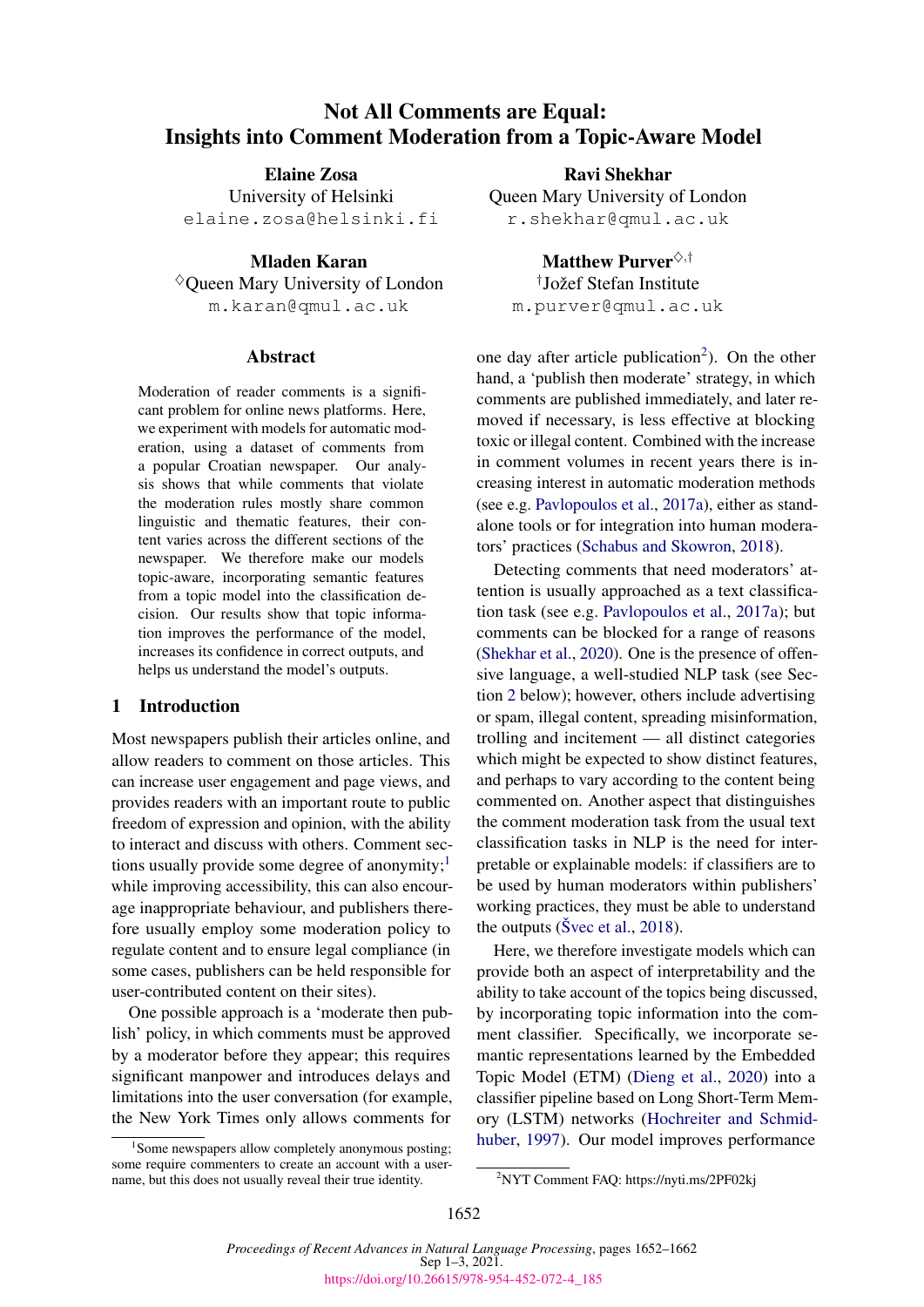by 4.4% over a text-only approach on the same dataset [\(Shekhar et al.,](#page-9-2) [2020\)](#page-9-2), and is more confident in the correct decisions it makes. Inspection of the topic distributions reveals how different newspaper sections have different language and topic distributions, including differences in the kind of comments that need moderation.<sup>[3](#page-1-1)</sup>

# <span id="page-1-0"></span>2 Related Work

Automated news comment moderation Most research on this task so far formulates it as a text classification problem: for a given comment, the model must predict whether the comment violates the newspaper's policy. However, approaches to classification vary. [Nobata et al.](#page-9-5) [\(2016\)](#page-9-5) use a range of linguistic features, e.g. lexicon and n-grams. [Pavlopoulos et al.](#page-9-0) [\(2017a\)](#page-9-0) and [Švec et al.](#page-9-3) [\(2018\)](#page-9-3) use neural networks, specifically RNNs with an attention mechanism. Recently, [Tan et al.](#page-9-6) [\(2020\)](#page-9-6) and [Tran et al.](#page-10-0) [\(2020\)](#page-10-0) apply a modified BERT model [\(Devlin et al.,](#page-8-1) [2019\)](#page-8-1) while [Schabus et al.](#page-9-7) [\(2017\)](#page-9-7) use a bag-of-words approach.

Some approaches go beyond the comment text itself: [Gao and Huang](#page-9-8) [\(2017\)](#page-9-8) add information like user ID and article headline into their RNN to make the model context-aware; [Pavlopoulos](#page-9-9) [et al.](#page-9-9) [\(2017b\)](#page-9-9) incorporate user embeddings; [Sch](#page-9-1)[abus and Skowron](#page-9-1) [\(2018\)](#page-9-1) incorporate the news category metadata of the article. However, no work so far investigates automatic modelling of topics (rather than relying on categorical metadata), or applies this to the comments rather than just their parent articles.

Some steps towards model intepretability and output explanation have also been taken: both [Švec](#page-9-3) [et al.](#page-9-3) [\(2018\)](#page-9-3) and [Pavlopoulos et al.](#page-9-0) [\(2017a\)](#page-9-0) use an attention saliency map to highlight possibly problematic words. However, we are not aware of any work using higher-level topic information as a route to understanding model outputs.

Available datasets Several datasets have been created for the news comment moderation task. [No](#page-9-5)[bata et al.](#page-9-5) [\(2016\)](#page-9-5) provide 1.43M comments posted on Yahoo! Finance and News over 1.5 years, in which 7% of the comments are labelled as abusive via a community moderation process. [Gao and](#page-9-8) [Huang](#page-9-8) [\(2017\)](#page-9-8) contains 1.5k comments from Fox News, annotated with specific hateful/non-hateful labels as a post-hoc task, and having 28% hateful

<span id="page-1-1"></span>3 Source code available at [https://github.com/](https://github.com/ezosa/topic-aware-moderation) [ezosa/topic-aware-moderation](https://github.com/ezosa/topic-aware-moderation)

comments. However, both are relatively small, and their labelling methods mean that neither dataset is entirely representative of the moderation process performed by newspapers.

[Pavlopoulos et al.](#page-9-0) [\(2017a\)](#page-9-0) provides 1.6M comments from Gazzetta, a Greek sports news portal, over c.1.5 years. Here, 34% of comments are labelled as blocked, and the labels are derived from the newspaper's human moderators and journalists. [Schabus et al.](#page-9-7) [\(2017\)](#page-9-7) and [Schabus and Skowron](#page-9-1) [\(2018\)](#page-9-1) provide a dataset from a German-language Austrian newspaper with 1M comments posted over 1 year, out of which 11,773 comments are annotated using seven different rules.

More recently, [Shekhar et al.](#page-9-2) [\(2020\)](#page-9-2) present a dataset from 24sata, Croatia's most widely read newspaper.<sup>[4](#page-1-2)</sup> This dataset is significantly larger (10) years, c.20M comments); and moderator labels include not only a label for blocked comments, but also a record of the reason for the decision according to a 9-class moderation policy. However, their experiments show that classifier performance is limited, and transfers poorly across years. Here, we therefore use this dataset (see Section [3\)](#page-2-0), with a view to improving performance and applying a topic-aware model to improve and better understand the robustness in the face of changing topics.

Related tasks More attention has been given to related tasks, most prominently the detection of offensive language, hate speech, and toxicity [\(Pelicon](#page-9-10) [et al.,](#page-9-10) [2021\)](#page-9-10). A comprehensive survey of dataset collection is provided by [Poletto et al.](#page-9-11) [\(2020\)](#page-9-11) and [Vidgen and Derczynski](#page-10-1) [\(2020\)](#page-10-1).<sup>[5](#page-1-3)</sup>

Topic Modelling Topic models capture the latent themes (also known as *topics*) from a collection of documents through the co-occurence statistics of the words used in a document. Latent Dirichlet Allocation (LDA) [\(Blei et al.,](#page-8-2) [2003\)](#page-8-2), a popular method for capturing these topics, is a generative document model where a document is a mixture of topics expressed as a probability distribution over the topics and a topic is a distribution over the words in a vocabulary. The Embedded Topic Model (ETM, [Dieng et al.,](#page-8-0) [2020\)](#page-8-0) is an LDA-like topic modelling method that exploits the semantic information captured in word embeddings during topic inference. The advantage of ETM over LDA

<sup>5</sup><http://hatespeechdata.com/> provides a comprehensive list of relevant datasets.

<span id="page-1-3"></span><span id="page-1-2"></span> $^{4}$ <http://24sata.hr/>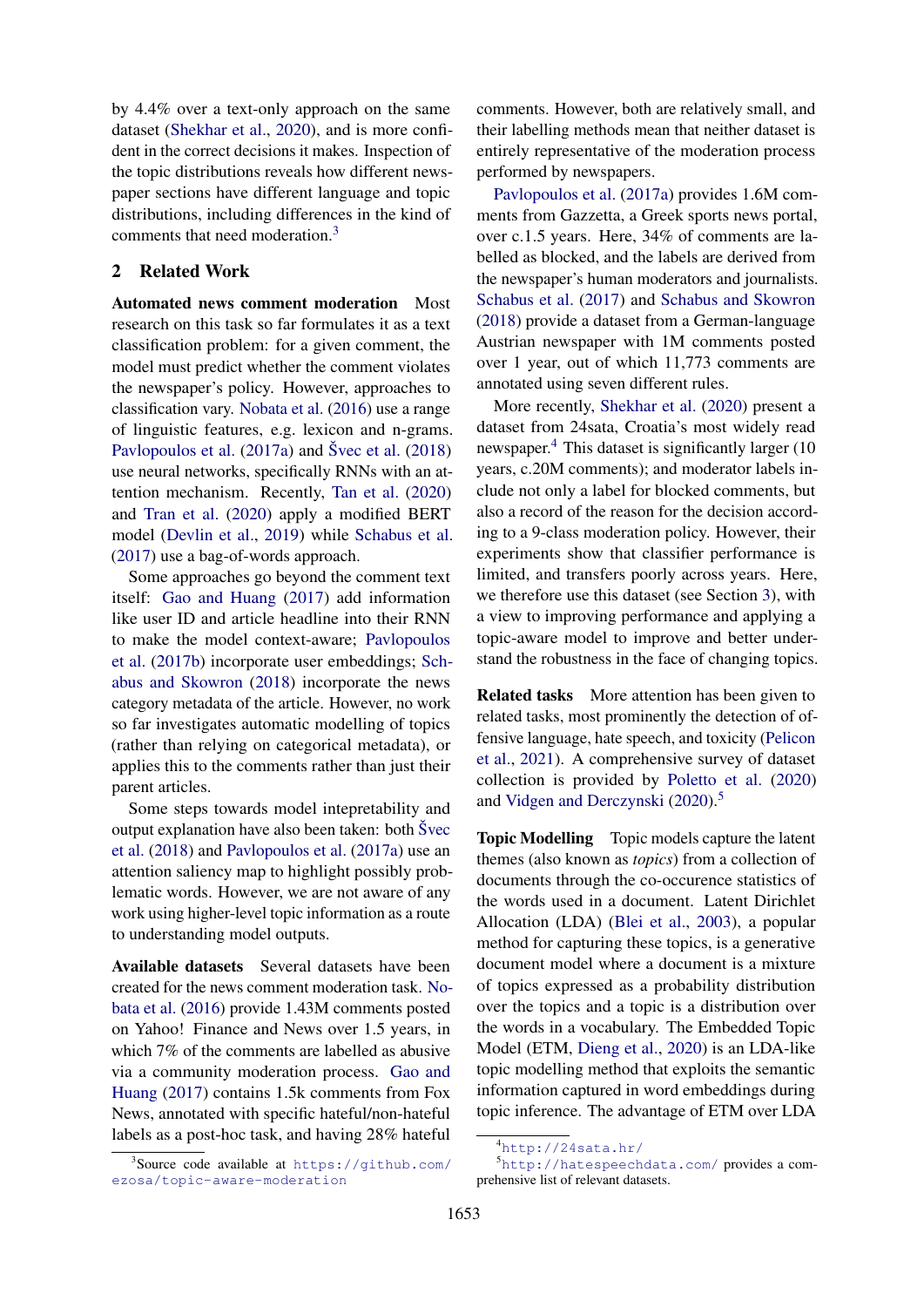<span id="page-2-3"></span>

| <b>Comment Moderation Data</b> |                |             |                      |  |  |  |  |
|--------------------------------|----------------|-------------|----------------------|--|--|--|--|
|                                | <b>Blocked</b> | Non-blocked | <b>Blocking Rate</b> |  |  |  |  |
| Train                          | 4984           | 75016       | 6.23%                |  |  |  |  |
| Valid                          | 642            | 9358        | 6.42%                |  |  |  |  |
| <b>Test</b>                    | 37271          | 438142      | 7.84%                |  |  |  |  |
| <b>Topic Modelling Data</b>    |                |             |                      |  |  |  |  |
|                                | <b>Blocked</b> | Non-blocked | <b>Blocking Rate</b> |  |  |  |  |
| Train                          | 34863          | 36725       | 48.70%               |  |  |  |  |
| Valid                          | 4880           | 5120        | 48.80%               |  |  |  |  |

Table 1: Details of datasets used in experiments.

is that it combines the advantages of word embeddings with the document-level dependencies captured by topic modelling and has been shown to produce more coherent topics than regular LDA.

# <span id="page-2-0"></span>3 Dataset

We use the 24sata comment dataset [\(Shekhar et al.,](#page-9-2) [2020;](#page-9-2) [Pollak et al.,](#page-9-12) [2021\)](#page-9-12), introduced in Section [2.](#page-1-0) This contains c.21M comments on 476K articles from the years 2007-2019<sup>[6](#page-2-1)</sup>, written in Croatian. The dataset has details of comments blocked by the 24sata moderators, based on a set of moderation rules–these vary from hate speech to abuse to spam (see [Shekhar et al.,](#page-9-2) [2020,](#page-9-2) for rule description). The dataset also identifies the article under which a comment was posted, together with the section/subsection of the newspaper the article appeared in. These sections/sub-sections relate to the content of the article: for example, the Sport section contains sports-related news while the Kolumne (*Columns*) section contains opinion pieces. The largest section, Vijesti (*News*), is further subdivided as shown in Table [2.](#page-2-2)

#### <span id="page-2-4"></span>3.1 Data Selection

In this work, we use data from 2018 for training and validation of the topic model and classifiers and data from 2019 for testing. This reflects the realistic scenario where we use data collected from the past to make predictions. For training and validation, we randomly select 50,000 articles out of 65,989 articles from 2018, sampling from the nine most-representative sections/sub-sections (Table [2\)](#page-2-2). Each article comes with c.50 comments on average.

To train the topic model, we sample around 80,000 comments across these articles, with a roughly equal split between blocked and nonblocked comments. This is to encourage a diverse

<span id="page-2-2"></span>

| Section                     | <b>Blocked</b> | Non-    | <b>Blocking</b> |
|-----------------------------|----------------|---------|-----------------|
| - Subsection)               |                | blocked | Rate            |
| Kolumne (Columns)           | 655            | 6382    | 9.31%           |
| Lifestyle                   | 2426           | 30985   | 7.26%           |
| Show                        | 6827           | 58896   | 10.39%          |
| Sport                       | 5882           | 80820   | 6.78%           |
| Tech                        | 382            | 7173    | 5.06%           |
| Vijesti (News)              | 20094          | 239835  | 7.73%           |
| - Crna kronika (Crime)      | 5917           | 62471   | 8.65%           |
| - Hrvatska (Croatia)        | 3527           | 45170   | 7.70%           |
| - Politika (Politics)       | 6088           | 80264   | 7.05%           |
| $-$ Svijet ( <i>World</i> ) | 2625           | 31459   | 7.24%           |

Table 2: Details per section, and (for section Vijesti) sub-section, of the comment moderation test set.

mix of topics from both comment classes. As a preprocessing step we remove comments with less than 10 words from the training data (see Table [1](#page-2-3) (lower part)). To train the classifiers, we randomly sample around 80,000 comments such that the sampled set has the same blocking rate as the entire 2018 dataset.

For the test set, we then use all 475,413 comments associated with the 17,953 articles from 2019. Table [1](#page-2-3) (upper part) provides the dataset details, with comment moderation blocking rate. For the test set, Table [2](#page-2-2) provides details on the section and sub-section of the related articles. These top nine sections account for more than 95% of the comments of the entire test set.

#### 3.2 Content Analysis

To gain some insight into the content of blocked comments, we analyze the linguistic differences between blocked and non-blocked comments and across different sections. First, we compare comment length. As we can see from Table [3,](#page-3-0) blocked and non-blocked comments have, on average, similar lengths. However, if we further divide blocked comments into two sub-groups — spam and nonspam — we find that on average, spam comments are longer than other comments. We observe a similar pattern across different sections.

Next, we measure lexical diversity using meansegmental type-token ratio (MSTTR). The MSTTR is computed as the mean of type-token ratio for every 1000 tokens in a dataset to control for dataset size [\(van Miltenburg et al.,](#page-9-13) [2018\)](#page-9-13). From Table [3,](#page-3-0) we see that non-blocked comments have higher MSTTR (i.e. higher lexical diversity) than blocked comments (0.62 vs 0.46). However, when we again divide blocked comments into spam and non-spam,

<span id="page-2-1"></span><sup>6</sup>Dataset is available at http://hdl.handle.net/11356/1399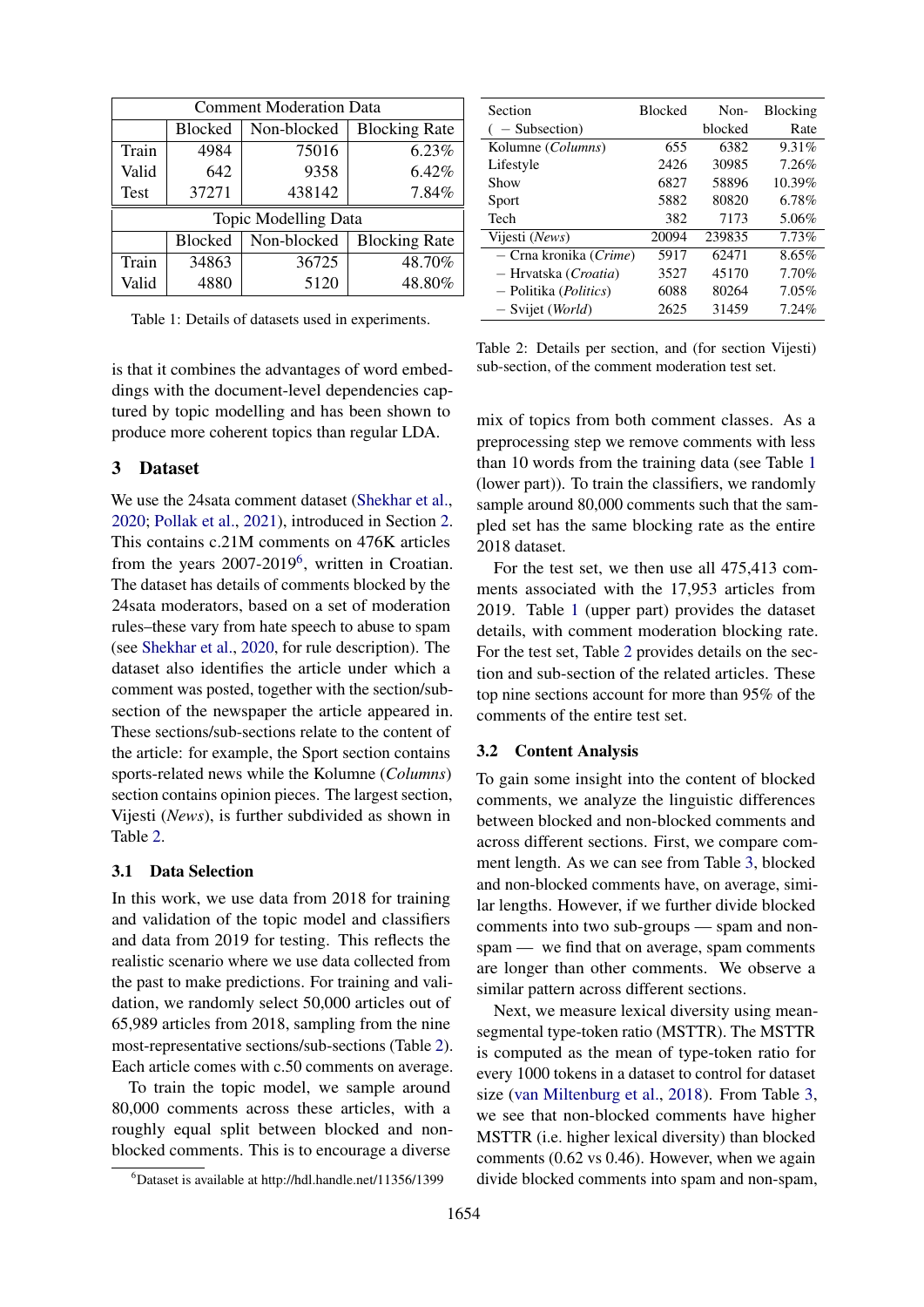we observe that non-spam blocked comments have a similar MSTTR to non-blocked comments (0.61 vs 0.62), while spam comments have much lower MSTTR (0.35 vs 0.61). This suggests that blocked comments (excluding spam) have as rich a vocabulary as non-blocked. Again, we see a similar pattern across different news sections.

<span id="page-3-0"></span>

|                     | <b>Mean length</b> | <b>MSTTR</b> |
|---------------------|--------------------|--------------|
| A11                 | 23.06              | 0.61         |
| Non-blocked         | 23.01              | 0.62         |
| <b>Blocked</b>      | 23.65              | 0.46         |
| Blocked (non-spam)  | 19.16              | 0.61         |
| Blocked (Spam only) | 28.23              | 0.35         |

Table 3: Mean-segmental TTR and average length of comments

Now we look at the top bigrams of each class. We collect all bigrams that occur at least 50 times and rank them according to their pointwise mutual information (PMI) score. In general, we do not see many overlaps between the top bigrams of blocked and non-blocked comments across the different sections. Bigrams in blocked comments indicate spam messages such 'iskustva potrebnog' (*experience required*), 'redoviti student' (*full-time student*) and 'prilika pružila' (*opportunity given*). Removing spam comments, we encounter bigrams used for swearing such as 'pas mater' (*damn it*) and 'jedi govna' (*eat sh\*t*). In the non-blocked comments, the top bigrams are more relevant to the section they appear in. For instance, in the Vijesti section, top bigrams include 'new york', 'porezni obveznici' (*taxpayers*) and 'naftna polja' (*oil fields*) while in Sports, top bigrams include 'all star', 'grand slam' and 'man utd'.

This suggests that the content of blocked comments tends to share commonalities across sections more than non-blocked comments; but again, these commonalities may be mostly within the spam category, with other blocked categories being more topic-dependent. Our next step therefore is to examine the use of topic modelling to capture these dependencies, with a view to using topic information to improve a moderation classifier.

# 4 Topic Modelling

We now apply a topic model to gain insight into what characterises a blocked comment and a nonblocked one, and whether this varies between different sections where different subjects are discussed.

#### <span id="page-3-1"></span>4.1 Topic Model

We use the Embedded Topic Model (ETM, [Dieng](#page-8-0) [et al.,](#page-8-0) [2020\)](#page-8-0) as our topic model since it has been shown to outperform regular LDA and and other neural topic modelling methods such as NVDM [\(Miao et al.,](#page-9-14) [2016\)](#page-9-14). We also want to take advantage of ETM's ability to incorporate the information encoded in pretrained word embeddings trained on vast amounts of data to produce more coherent topics. In the ETM, the topic-term distribution for topic  $k$ ,  $\beta_k$ , is induced by a matrix of word embeddings  $\rho$  and its respective topic embedding  $\alpha_k$  which is a point in the word embedding space:

$$
\beta_k = softmax(\rho^T \alpha_k) \tag{1}
$$

The topic embeddings are learned during topic inference while the word embeddings can be pretrained or also learned during topic inference. In this work, we use pretrained embeddings.

The document-topic distribution of a document  $d, \theta_d$ , is drawn from the logistic normal distribution whose mean and variance come from an inference network:

$$
\theta_d \sim LN(\mu_d, \sigma_d) \tag{2}
$$

Given a trained ETM, we can infer the document-topic distribution (DTD) of an unseen document. In addition, we can also compute a document-topic embedding (DTE) as the weighted sum of the embeddings of the topics in a document, where the weight corresponds to the probability of the topic in that document:

$$
DTE = \sum_{k=0}^{K} \alpha_k \theta_{d,k} \tag{3}
$$

where  $\alpha_k$  is the topic embedding of topic k, and  $\theta_{d,k}$  is the probability of topic k in doc d.

## <span id="page-3-2"></span>4.2 Topic Analysis

Now we analyse the usage of topics in our test set. We trained the ETM for 100 topics on the training set and inferred the topic distributions of the comments in the test set. For analysis, we extract the top topics in a set of comments. To do this, we take the mean of the topic distributions over the comments in the set and rank the topics according to their weight in this mean distribution. We then take the top 15 topics for analysis because this is the average number of topics in a comment with a non-zero probability in our test set. Note that in this analysis we only use the document-topic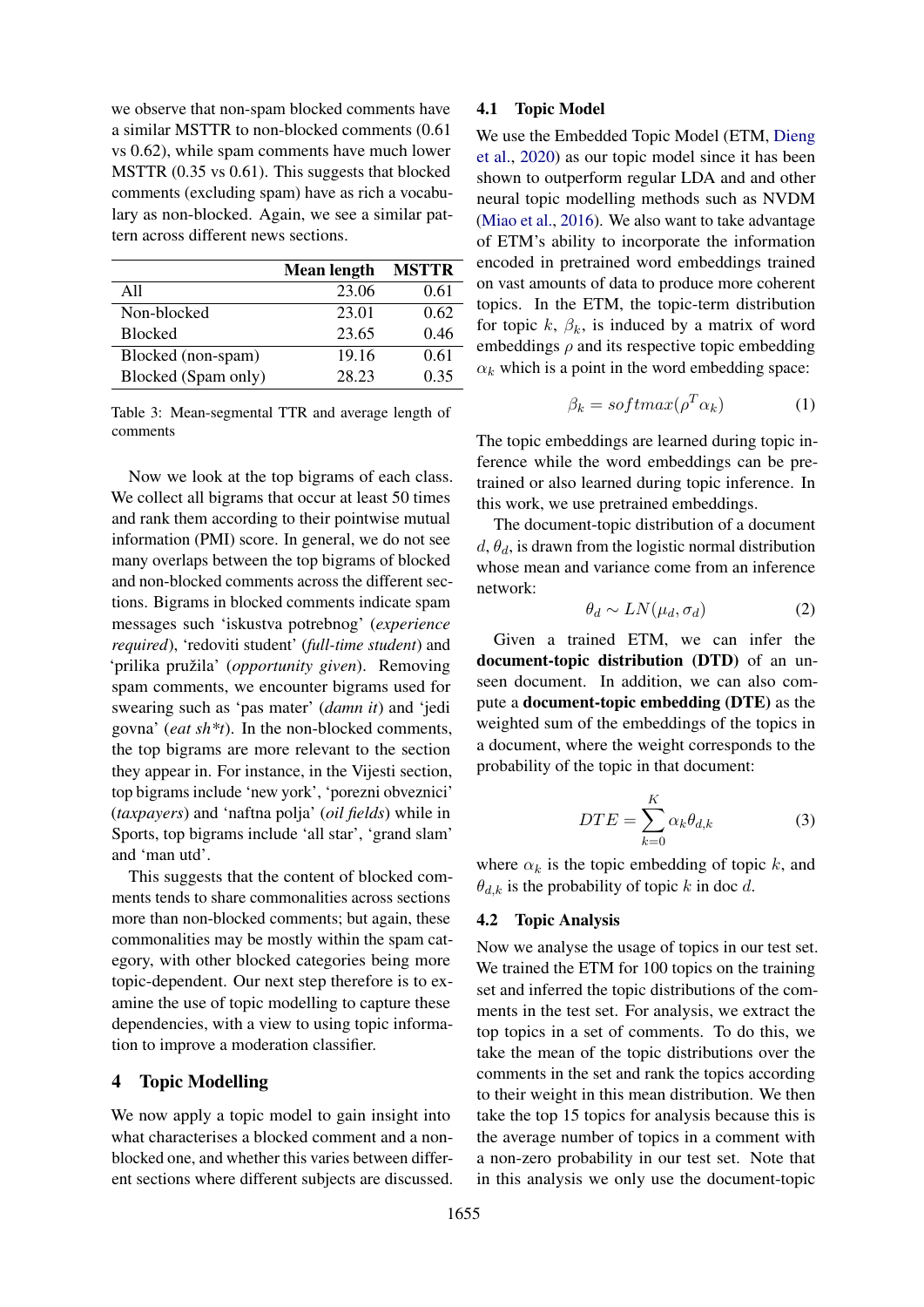distributions and not the document-topic embeddings. To more easily discuss the topics here we provide concise labels for each topic as interpreted by a native speaker. Automatic labelling of topics is a non-trivial task and an area of active research [\(Bhatia et al.,](#page-8-3) [2016;](#page-8-3) [Alokaili et al.,](#page-8-4) [2020;](#page-8-4) [Popa and](#page-9-15) [Rebedea,](#page-9-15) [2021\)](#page-9-15).

First, we examine the prevalent topics in the blocked and non-blocked comments, separately. The top topics of non-blocked comments cover a diverse range of subjects from politics to football while the top topics in blocked comments are dominated by spam and offensive language (Figure [1\)](#page-4-0). However, we also see many topics shared between blocked and non-blocked comments.<sup>[7](#page-4-1)</sup>.

<span id="page-4-0"></span>

Figure 1: Top topics of the blocked and non-blocked comments for the entire test set.

Next we illustrate how different topics intersect and diverge between blocked and non-blocked comments across sections by looking at the top topics of two thematically-different sections, Lifestyle and Politika (*Politics*).

Figure [2](#page-4-2) shows the top topics of these sections and the intersections between them. In Politics, blocked comments tend toward spam and targeted insults. Non-blocked topics include public safety and finances. However, we also see that more than half of the top topics overlap between blocked and non-blocked. This suggests that, thematically, there isn't a very clear distinction between blocked and non-blocked comments in the Politics section.

In Lifestyle, blocked topics are dominated by spam and while there are topics on offensive insults, they are not as prevalent as the spam-related ones. The non-blocked topics are about family and relationships and commenters arguing with each other. Compared to Politics, we see a clearer distinction between topics in blocked and non-blocked in this section. In terms of topic overlaps between Lifestyle and Politics, blocked comments in both sections are dedicated to spam and insults while non-blocked comments focus on positive sentiments.

The combination of certain topics also provide an indication of the classification of the comment. For instance, we notice the use of topics about football cards in comments that do not do not discuss the sport (for instance, football cards as a topic is prominent in the blocked Lifestyle comments). It turns out that some commenters use the red and yellow cards from football as metaphors for being banned or having their comments blocked by moderators (12% of comments that use these metaphors are blocked by moderators). On the other hand, comments that use the football cards topics *and* any of the sports-related topics are likely to be a genuine discussion of football (only 5% of such comments are blocked by moderators). We show some examples of these comments in Table [5.](#page-7-0)

So clearly there is a distinction between the usage of topics in the non-blocked and blocked comments. We therefore think it is a good idea to propose a model which incorporates topic information into a comment moderation classifier.

<span id="page-4-2"></span>

Figure 2: Top topics of the blocked and non-blocked comments in the Lifestyle and Politics sections.

### 5 Topic-aware Classifier

Our aim is to improve comment moderation predictions by combining textual features with documentlevel semantic information in the form of topics. To this end, we test several model architectures that combine a language model with topic features.

For the comment text representation, we use a

<span id="page-4-1"></span><sup>&</sup>lt;sup>7</sup>All 100 topics and labels are available at [https://](https://github.com/ezosa/topic-aware-moderation) [github.com/ezosa/topic-aware-moderation](https://github.com/ezosa/topic-aware-moderation)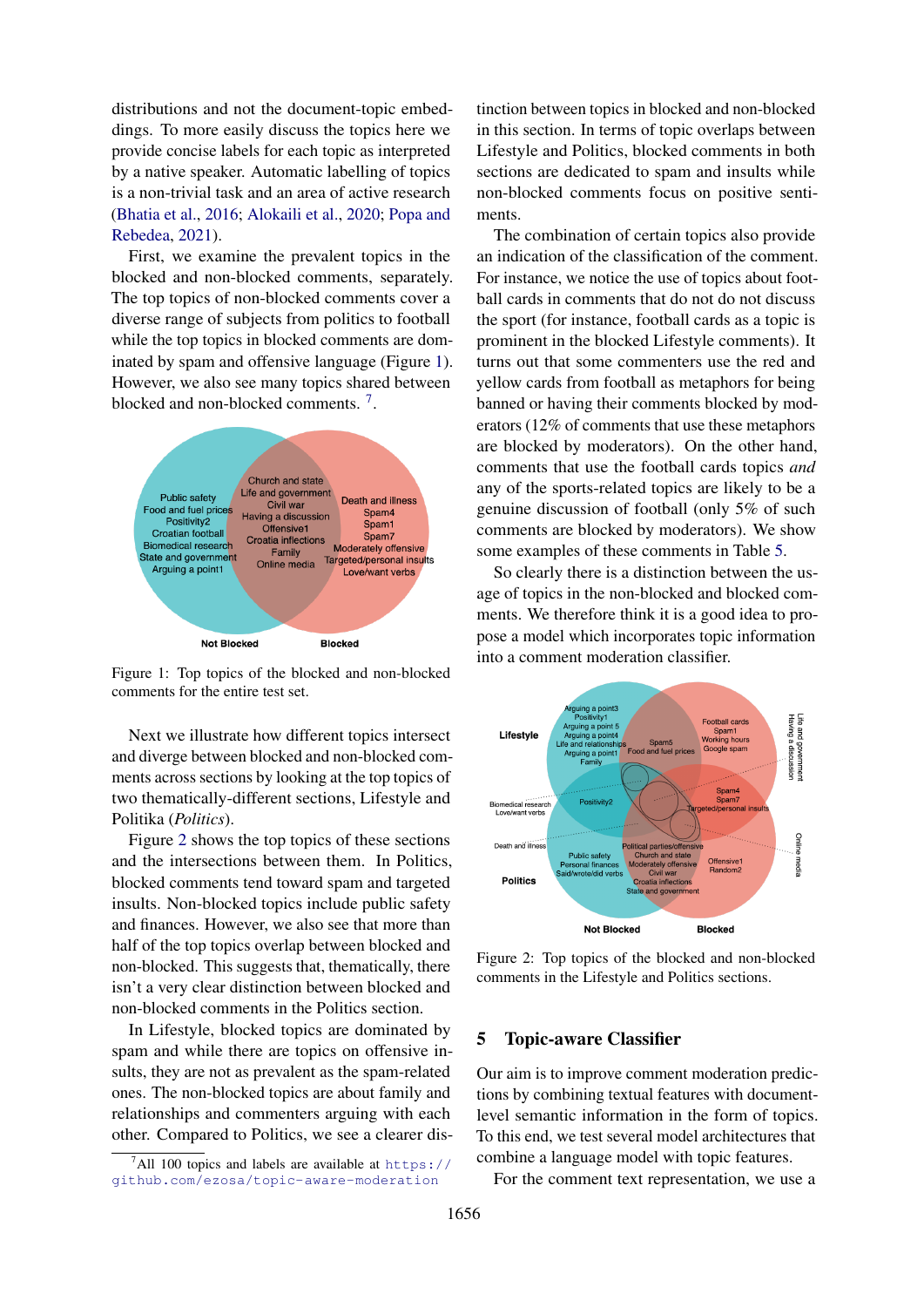<span id="page-5-0"></span>

Figure 3: Architectures combining text and topic features. DTD is the topic distribution of a document while DTE is the topic embedding.

bidirectional LSTM (BiLSTM, [Schuster and Pali](#page-9-16)[wal,](#page-9-16) [1997\)](#page-9-16). The comment text is given as input to an embedding layer then a BiLSTM layer where the output of the final hidden state is taken as the encoded representation of the comment. For the topic representations, we use the topic distributions (DTD) and topic embeddings (DTE) discussed in Section [4.1.](#page-3-1)

We propose two fusion mechanisms to combine the text and topic representations: *early* and *late* fusion. In early fusion, topic features are concatenated with the output of the embedding layer and then passed to the BiLSTM layer. In EarlyFusion1 (EF1), only DTD is concatenated with the word embeddings; EarlyFusion2 (EF2) uses DTE instead of DTD; and EarlyFusion3 (EF3) uses both DTE and DTD. In late fusion, topic features are concatenated with the output representation of the BiLSTM layer, and passed to the MLP for classification. Again, LateFusion1 (LF1) uses DTD; LateFusion2 (LF2) uses DTE; and LateFusion3 (LF3) uses both. Figure [3](#page-5-0) shows the architectures.

Our model is inspired by the Topic Compositional Neural Language Model (TCNLM, [Wang](#page-10-2) [et al.,](#page-10-2) [2018\)](#page-10-2) and the Neural Composite Language Model (NCLM, [Chaudhary et al.,](#page-8-5) [2020\)](#page-8-5) that incorporate latent document-topic distributions with language models. Both of these models simultaneously learn a topic model and a language model through a joint training approach. The NCLM introduced the use of word embeddings to generate an explanatory topic representation for a document in addition to the document-topic proportions. In our work, instead of using the word embeddings of the top words of the latent topics of a document (where the number of top words is a hyperparameter), we leverage the topic embeddings learned by ETM and combine them with the document-topic proportions to produce the document-topic embeddings (DTE). Also unlike the TCNLM and NCLM, we use pre-trained topics in our model so as to easily de-couple and analyse the influence of topics in the classifier performance. Another related work is TopicRNN [\(Dieng et al.,](#page-8-6) [2016\)](#page-8-6), a model that uses topic proportions to re-score the words generated by the language model. The topics generated by this model, however, have been shown to have lower coherences compared to NCLM [\(Chaudhary](#page-8-5) [et al.,](#page-8-5) [2020\)](#page-8-5).

# 6 Experimental Setup

Dataset As discussed in Section [3.1,](#page-2-4) we use the 2018 data as the training and validation sets of our topic-aware classifier and the 2019 data as the test set. Details of the train and validation sets are shown in Table [1](#page-2-3) and the test set in Table [2.](#page-2-2)

Baseline models To assess how topic information improves comment classification, we use as baselines the following models trained only on text *or* topics:

- Text only: a classifier with BiLSTM & MLP layers, similar to Figure [3](#page-5-0) but with comment text alone as input.
- Document-topic distribution (DTD): MLP only, document-topic distributions as input.
- Document-topic embedding (DTE): MLP only, document-topic embeddings as input.
- DTD+E: MLP only, concatenated documenttopic distributions and embeddings.

Hyperparameters We use 300D word2vec embeddings, pretrained on the Croatian Web Cor-pus (HrWAC, Ljubešić and Erjavec, [2011;](#page-9-17) [Šnajder,](#page-9-18) [2014\)](#page-9-18), for training the ETM and to initialize the embedding layer of the BiLSTM. The ETM is trained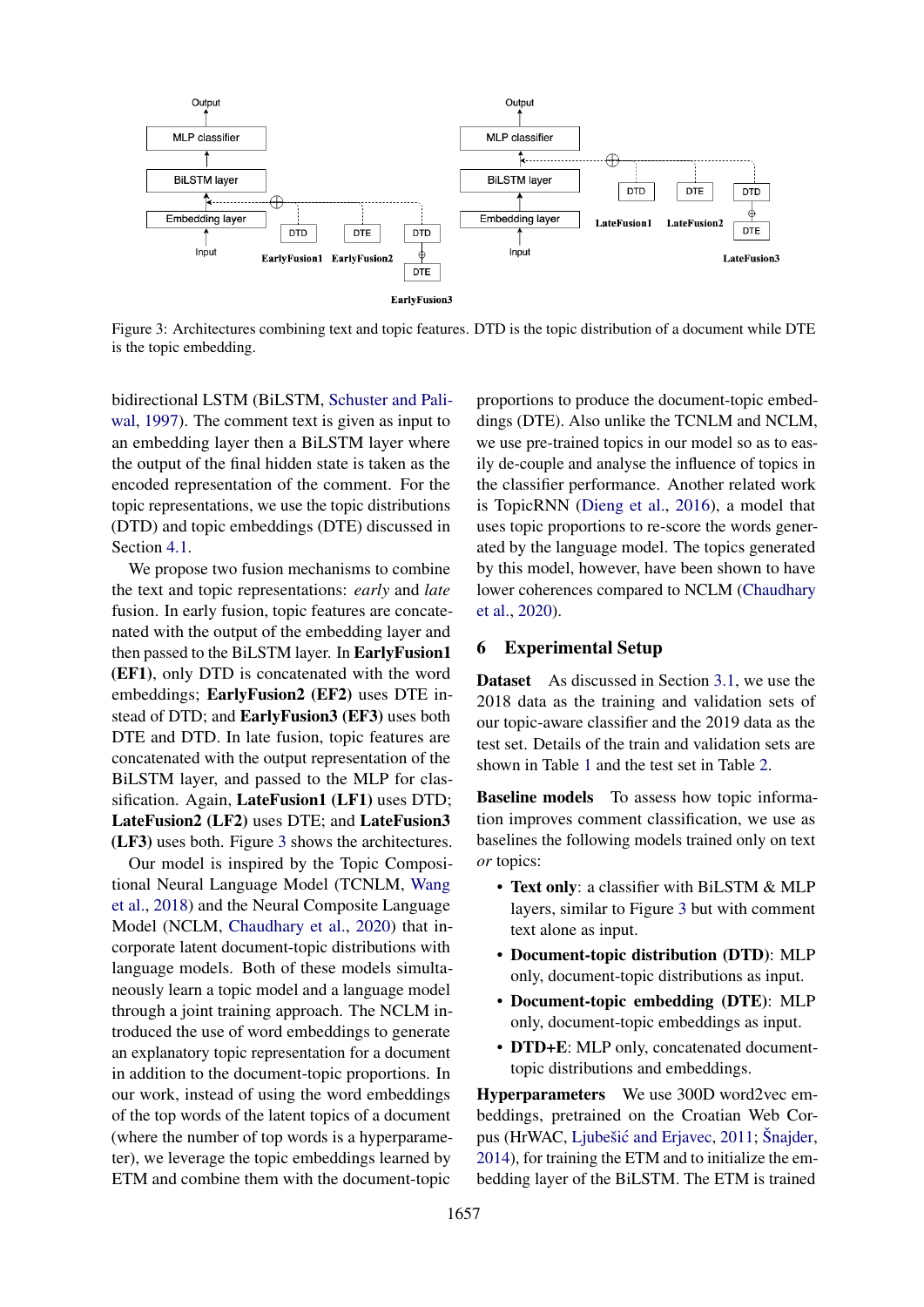for 500 epochs for 100 topics using the default hy-perparameters from the original implementation <sup>[8](#page-6-0)</sup>. The BiLSTM is composed of one hidden layer of size 128 with dropout set to 0.5. The MLP classifier is composed of one fully-connected layer, one hidden layer of size 64, a ReLU activation, and a sigmoid for classification with the classification threshold set to 0.5. We use Adam optimizer with  $lr = 0.005$ . We train all classifiers for 20 epochs with early stopping based on the validation loss.

# 7 Results

In Table [4,](#page-7-1) we present the performance of the baselines and proposed models, measured as macro F1-scores. All models that combine text and topic representations perform better than the models that use only text *or* topics. Of the baseline models, the DTD model performs comparatively better than the DTE and DTD+E models, and surprisingly performs almost as well as the Text-only model; however, we show in Section [8](#page-8-7) below that DTD is much less confident in its predictions than the Text-only model. Overall, the best performing model is LF1, which improves the Text-only model's performance by  $+4.4\%$  (67.37% vs 62.97%); and improves by a similar amount over [Shekhar et al.'](#page-9-2)s results using mBERT (macro-F1 score 62.07 for year 2019).

Interestingly, we see a wide variation in performance across news sections. We observe that comments in Lifestyle and Tech are the easiest to classify (best F1 over 72.00) while Politika (*Politics*) is the most difficult (best F1 around 61.61). The main cause appears to be that Lifestyle and Tech have the highest proportion of spam comments: on average, 49.44% of blocked comments in the test set are spam, but for Lifestyle and Tech this number rises to 77.25% and 69.63%, respectively. As for the Politics section, the most likely reason the comments are difficult to classify is that, excluding spam, there is a high degree of overlap in the subjects discussed in the blocked and non-blocked comments (see the topic analysis in Section [4.2\)](#page-3-2).

## 7.1 Analysis of Classifier Outputs

In general, we observe that blocked comments tend to use similar topics across different sections while non-blocked comments have more diverse topics. Of the nine sections that we analyzed, there are five topics that are prominent in blocked comments in all sections ('Targeted/personal insults', 'Spam4', 'Spam7', 'Online media', and, 'Having a discussion') and only three topics prominent in nonblocked comments ('Having a discussion', 'Online media', and, 'Life and government'). This suggests that blocked comments are more semanticallycoherent across sections than non-blocked ones. In contrast, topics in non-blocked comments tend to be more relevant to their respective sections: for instance, family and relationships are not discussed a lot in the Politics section, while Lifestyle commenters do not tend to talk about political issues.

The higher topical coherence then of blocked comments explains why a text classification approach can achieve reasonable performance; but the variation in blocked comment content between some sections explains why adding topic information improves our classification results.

Next, we analyze the confidence of classifiers and examine some of the outputs of the models. To analyze confidence, we gradually increase the classification threshold from 0.5 to 1.0 in increments of 0.05. For every new threshold, we plot the macro-F1 for the different models (Figure [4\)](#page-6-1). We compare the confidence of four models: DTD, Text-only, EF2 (the strongest early fusion model), and LF1 (the overall best-performing model). We find that the most confident model is LF1 and the least confident is DTD. The two fusion classifiers display similar levels of confidence. The Text-only classifier is not as confident as the fusion classifiers but still more confident than DTD. This suggests that adding topic features to text not only improves performance, it also increases classifier confidence.

<span id="page-6-1"></span>

Figure 4: Confidence of the top performing models.

In Table [5](#page-7-0) we give some examples of comments and the classifier decisions of the Text-only classifier and LF1 (our best-performing fusion model) and their top topics (topics with  $prob > 0.10$ ). The

<span id="page-6-0"></span><sup>8</sup><https://github.com/adjidieng/ETM>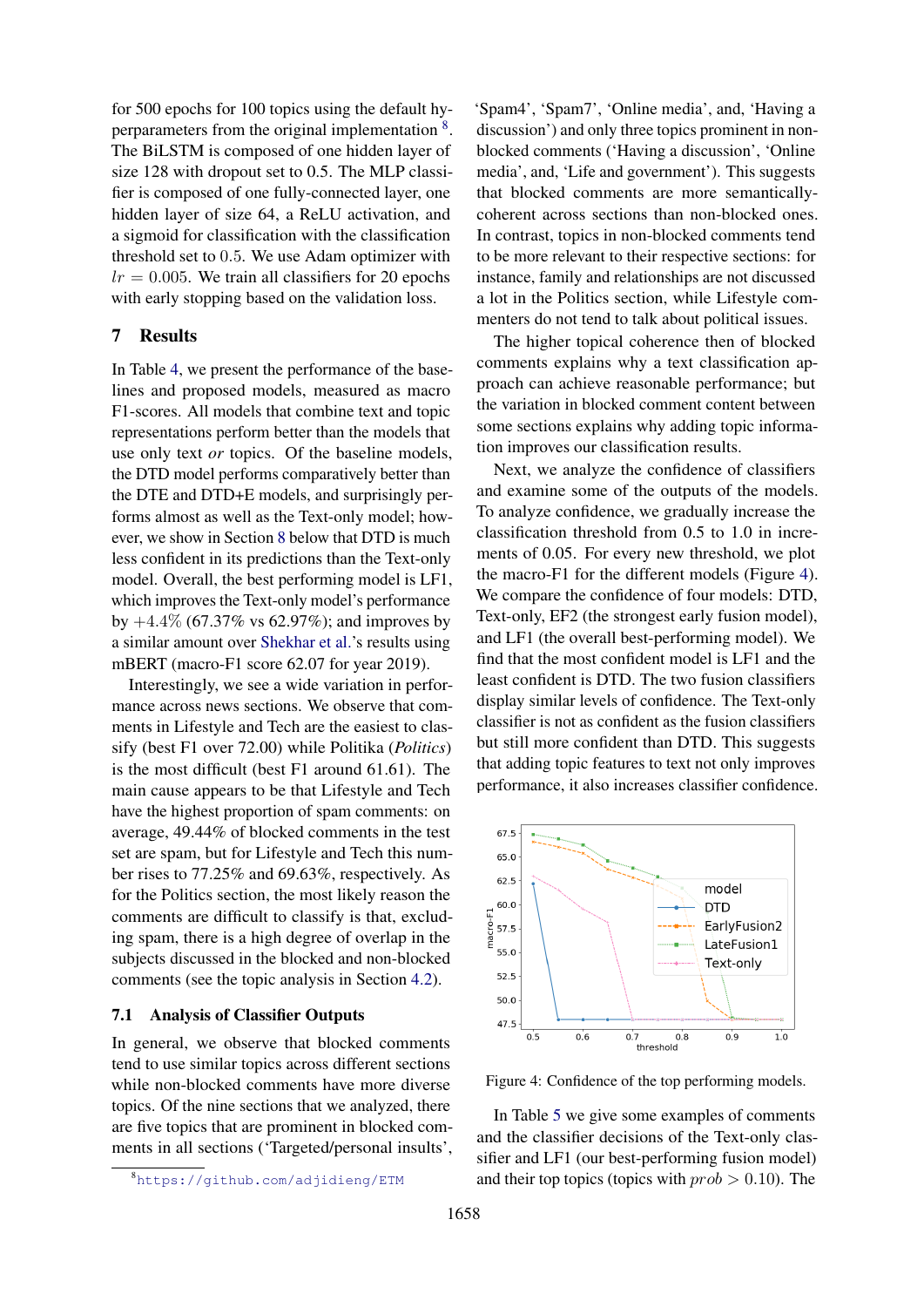<span id="page-7-1"></span>

| <b>Section</b> | <b>Text</b> |            | <b>Topics only</b> |       | <b>Text+Topic Combinations</b> |       |       |       |       |       |
|----------------|-------------|------------|--------------------|-------|--------------------------------|-------|-------|-------|-------|-------|
| $-$ Subsection | only        | <b>DTD</b> | <b>DTE</b>         | DTD+E | EF1                            | EF2   | EF3   | LF1   | LF2   | LF3   |
| All            | 62.97       | 62.20      | 59.3               | 58.33 | 66.33                          | 66.58 | 65.61 | 67.37 | 66.22 | 66.95 |
| Kolumne        | 59.86       | 59.65      | 56.25              | 55.33 | 62.40                          | 62.90 | 63.13 | 63.25 | 62.38 | 63.6  |
| Lifestyle      | 69.21       | 70.07      | 65.93              | 64.47 | 72.73                          | 70.9  | 69.36 | 72.00 | 72.39 | 72.92 |
| Show           | 61.97       | 61.30      | 58.62              | 57.60 | 65.24                          | 65.63 | 64.26 | 66.50 | 65.00 | 65.86 |
| Sport          | 63.22       | 61.42      | 58.61              | 57.90 | 67.11                          | 67.86 | 66.74 | 68.26 | 67.14 | 67.82 |
| Tech           | 64.87       | 66.37      | 63.17              | 62.55 | 67.72                          | 68.74 | 67.65 | 68.76 | 67.68 | 69.15 |
| Vijesti (News) | 62.38       | 61.49      | 58.79              | 57.77 | 65.58                          | 65.99 | 65.24 | 66.77 | 65.53 | 66.24 |
| — Crna kronika | 64.67       | 63.98      | 61.03              | 59.84 | 68.10                          | 68.88 | 68.11 | 69.60 | 67.89 | 68.88 |
| — Hrvatska     | 63.61       | 63.50      | 60.10              | 58.93 | 67.24                          | 66.86 | 65.95 | 67.90 | 67.12 | 67.95 |
| — Politika     | 57.93       | 56.49      | 54.95              | 54.20 | 60.51                          | 61.52 | 60.84 | 61.61 | 60.63 | 61.30 |
| - Svijet       | 63.58       | 62.55      | 59.62              | 58.35 | 66.83                          | 66.95 | 66.33 | 68.44 | 67.21 | 67.57 |

Table 4: Classifier performance measured as macro-F1.

<span id="page-7-0"></span>

| <b>Comment</b>                                               | Label        | <b>Text-only</b> | LF1      | <b>Top topics</b>       |
|--------------------------------------------------------------|--------------|------------------|----------|-------------------------|
| 1. konačno. gamad lopovska crno bijela prevarantska (fi-     | -1           | 1(0.501)         | 1(0.687) | Arguing a point, Po-    |
| nally. the black and white cheating thieving bastards)       |              |                  |          | litical parties (offen- |
|                                                              |              |                  |          | sive)                   |
| 2.  dobro jutro, moze crveni karton za novinara koji je      | 1            | 0(0.315)         | 0(0.456) | Football cards          |
| osmislio naslov ;-) ( good morning, how about a red card     |              |                  |          |                         |
| for the journalist who came up with this title $;-$ )        |              |                  |          |                         |
| 3. Ne bum komentiral, dosta mi je kazni od žutih i crvenih   | $\mathbf{0}$ | 0(0.054)         | 0(0.335) | Football cards, Ran-    |
| kartona. Strah me je cenzure i bradate cure. (No comment,    |              |                  |          | dom                     |
| I'm tired of getting yellow and red cards. I'm afraid of     |              |                  |          |                         |
| censorship and bearded ladies.)                              |              |                  |          |                         |
| 4. Koji kurac Rumunjski sudac ne da koji karton više Če-     | $\theta$     | 0(0.303)         | 1(0.587) | Targeted/personal       |
| hima. Pa svake tri minute sa leđa sruše Olma !!!! (Why the   |              |                  |          | insults                 |
| fuck does the Romanian referee not give a few cards more     |              |                  |          |                         |
| to the Czechs, They tackle Olm from behind every three       |              |                  |          |                         |
| minutes.)                                                    |              |                  |          |                         |
| 5. Baš ste jadnici kao i ovi sa 24sata koji u ovome uživaju! | $\mathbf{1}$ | 0(0.171)         | 0(0.229) | Online media, Mod-      |
| (All of you are lame as well as those from 24 sata who enjoy |              |                  |          | erately offensive       |
| <i>this.</i> )                                               |              |                  |          |                         |
| 6. Google sada plaća između 15.000 i 30.000 dolara mje-      | $\Omega$     | 1(0.67)          | 1(0.90)  | Spam4                   |
| sečno za rad na mreži od kuće. Pridružio sam se ovom poslu   |              |                  |          |                         |
| prije 3 mjeseca i zaradio 24857 dolara u prvom mjesecu       |              |                  |          |                         |
| ovog posla. >>> URL (Google now pays between 15.000          |              |                  |          |                         |
| and 30.000 dollars per month for working remotely from       |              |                  |          |                         |
| home. I started this job 3 months ago and made 24857         |              |                  |          |                         |
| dollars in the first month of this job. $>>$ URL)            |              |                  |          |                         |

Table 5: Sample comments and classifier decisions.

first example contains swearing which both models pick up on and classify as blocked although LF1 is more confident in its decision then Text-only. In the second example, both models predict the wrong label but LF1 treats this as a borderline case because it is targeted at the moderators. However since this is only a mild provocation of the moderators, this might be a case where the gold label is incorrect. The topics also pick up on the fact that this comment talks about football cards but only has a tenuous connection to the sport ("getting a red card" is an expression used for "being banned"). In contrast, the third comment also uses the banning sense of "card" but is not directed at anyone, and is thus labeled as 0 (non-blocked), which both models get right. Again the topics indicate that the comment is not really about the sport. The fourth example shows a case where "cards" are mentioned in their standard football sense but also contains a swear word, making the gold label of 0 (non-blocked) questionable. The better performance of LF1 on such examples, compared to Text-only, implies that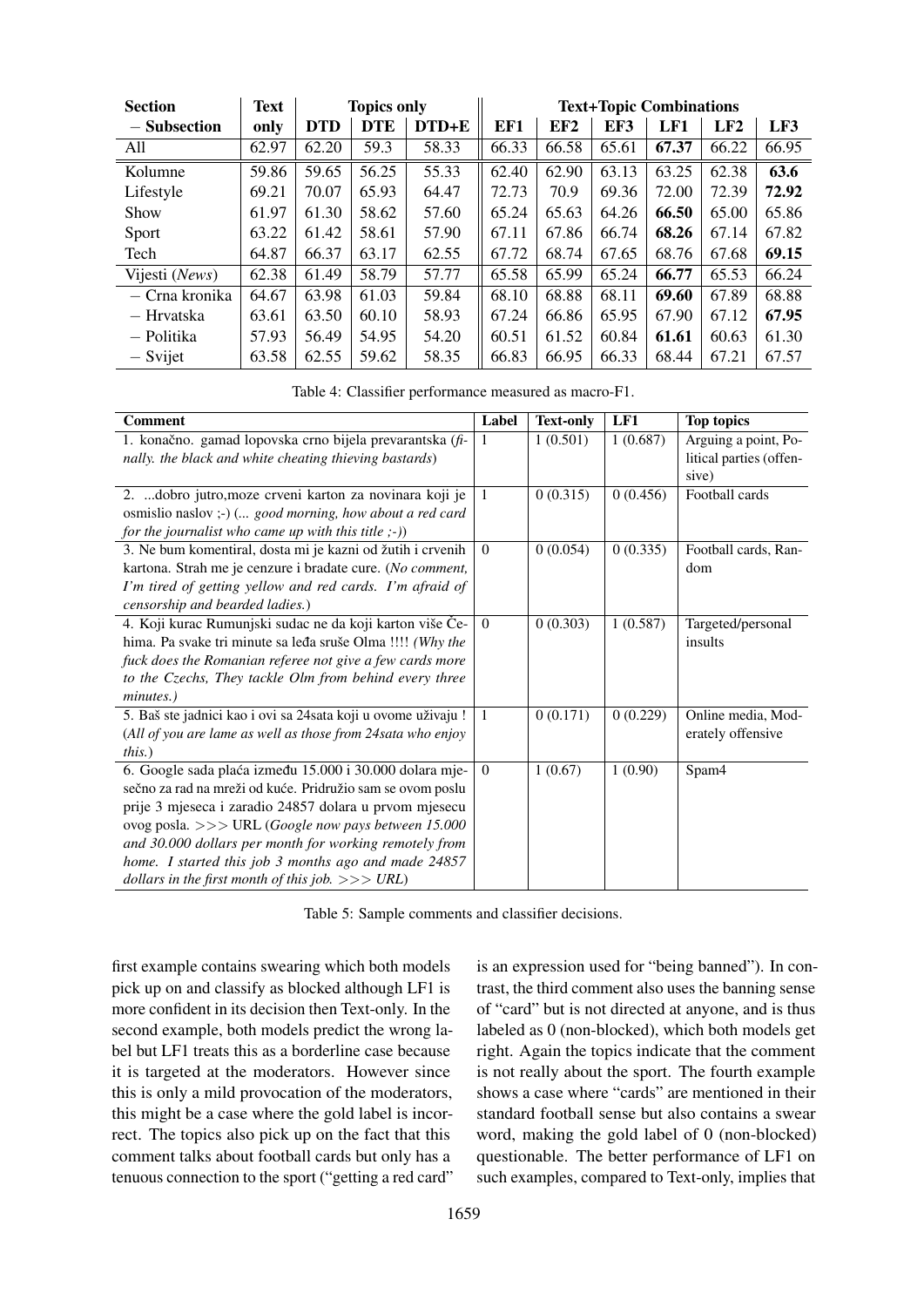LF1 is better aware of the different semantics of "card" (sports-related vs. metaphorical), likely due to added topic information.

The fifth example contains a moderately offensive insult that is not directed at any single group except the 24sata readership in general. One reason why both classifiers do not get this right is that the word *jadnici* is not strong enough to be considered offensive. Finally the last example is clearly a spam comment that both classifiers correctly classify but for which the gold label is incorrect.

Overall, compared to the Text-only model, we find that LF1 more often than not improves the confidences (and sometimes the classification), especially in cases in which the gold label is clear. This is valuable in practice, as better confidences might lead to better prioritisation of comments for manual moderation, reducing the time required to remove the most problematic ones.

# <span id="page-8-7"></span>8 Conclusion

In this work, we propose a model to combine document-level semantics in the form of topics with text for comment moderation. Our analysis shows that blocked and non-blocked comments have different linguistic and thematic features, and that topics and language use vary considerably across news sections, including some variation in the comments that should be blocked. We also found that blocked comments tend to be more semantically coherent across sections than nonblocked ones. We therefore see that the use of topics in our model improves performance, and gives more confident outputs, over a model that only uses the comment text. The model also provides topic distributions, interpretable as keywords, as a form of an explanation of its prediction. As future work, we plan to incorporate comment, article, and user metadata into the model.

### Acknowledgements

This work has been supported by the European Union Horizon 2020 research and innovation programme under grants 770299 (NewsEye) and 825153 (EMBEDDIA), and by the UK EPSRC under grant EP/S033564/1.

### Ethics and Impact Statement

Data The dataset and annotations are provided by the publisher of 24sata.hr, Styria Media Group, for research purposes and deposited in the CLARIN repository. The authors of the comments are anonymised. The researchers used the data as-is and did not modify or add annotations.

Intended Use The models we present here are intended to assist comment moderators in their work. We do not recommend that the model be deployed in the moderation process without a human-in-theloop.

Potential Misuse The models and the analysis of their performance we provide in this paper could be used by malicious actors to gain an insight into the comment moderation process and find loopholes in the process. However, we think such a risk is unlikely and the impact it might have outweighs the potential benefits of models intended to assist human moderators such as the ones we present here.

# References

- <span id="page-8-4"></span>Areej Alokaili, Nikolaos Aletras, and Mark Stevenson. 2020. Automatic generation of topic labels. In *Proceedings of the 43rd International ACM SIGIR Conference on Research and Development in Information Retrieval*, pages 1965–1968.
- <span id="page-8-3"></span>Shraey Bhatia, Jey Han Lau, and Timothy Baldwin. 2016. Automatic labelling of topics with neural embeddings. *arXiv preprint arXiv:1612.05340*.
- <span id="page-8-2"></span>David M Blei, Andrew Y Ng, and Michael I Jordan. 2003. Latent dirichlet allocation. *the Journal of machine Learning research*, 3:993–1022.
- <span id="page-8-5"></span>Yatin Chaudhary, Hinrich Schütze, and Pankaj Gupta. 2020. Explainable and discourse topic-aware neural language understanding. In *International Conference on Machine Learning*, pages 1479–1488. PMLR.
- <span id="page-8-1"></span>Jacob Devlin, Ming-Wei Chang, Kenton Lee, and Kristina Toutanova. 2019. [BERT: Pre-training of](https://doi.org/10.18653/v1/N19-1423) [deep bidirectional transformers for language under](https://doi.org/10.18653/v1/N19-1423)[standing.](https://doi.org/10.18653/v1/N19-1423) In *Proceedings of the 2019 Conference of the North American Chapter of the Association for Computational Linguistics: Human Language Technologies, Volume 1 (Long and Short Papers)*, pages 4171–4186, Minneapolis, Minnesota. Association for Computational Linguistics.
- <span id="page-8-0"></span>Adji B. Dieng, Francisco J. R. Ruiz, and David M. Blei. 2020. [Topic modeling in embedding spaces.](https://doi.org/10.1162/tacl_a_00325) *Transactions of the Association for Computational Linguistics*, 8:439–453.
- <span id="page-8-6"></span>Adji B Dieng, Chong Wang, Jianfeng Gao, and John Paisley. 2016. Topicrnn: A recurrent neural network with long-range semantic dependency. *arXiv preprint arXiv:1611.01702*.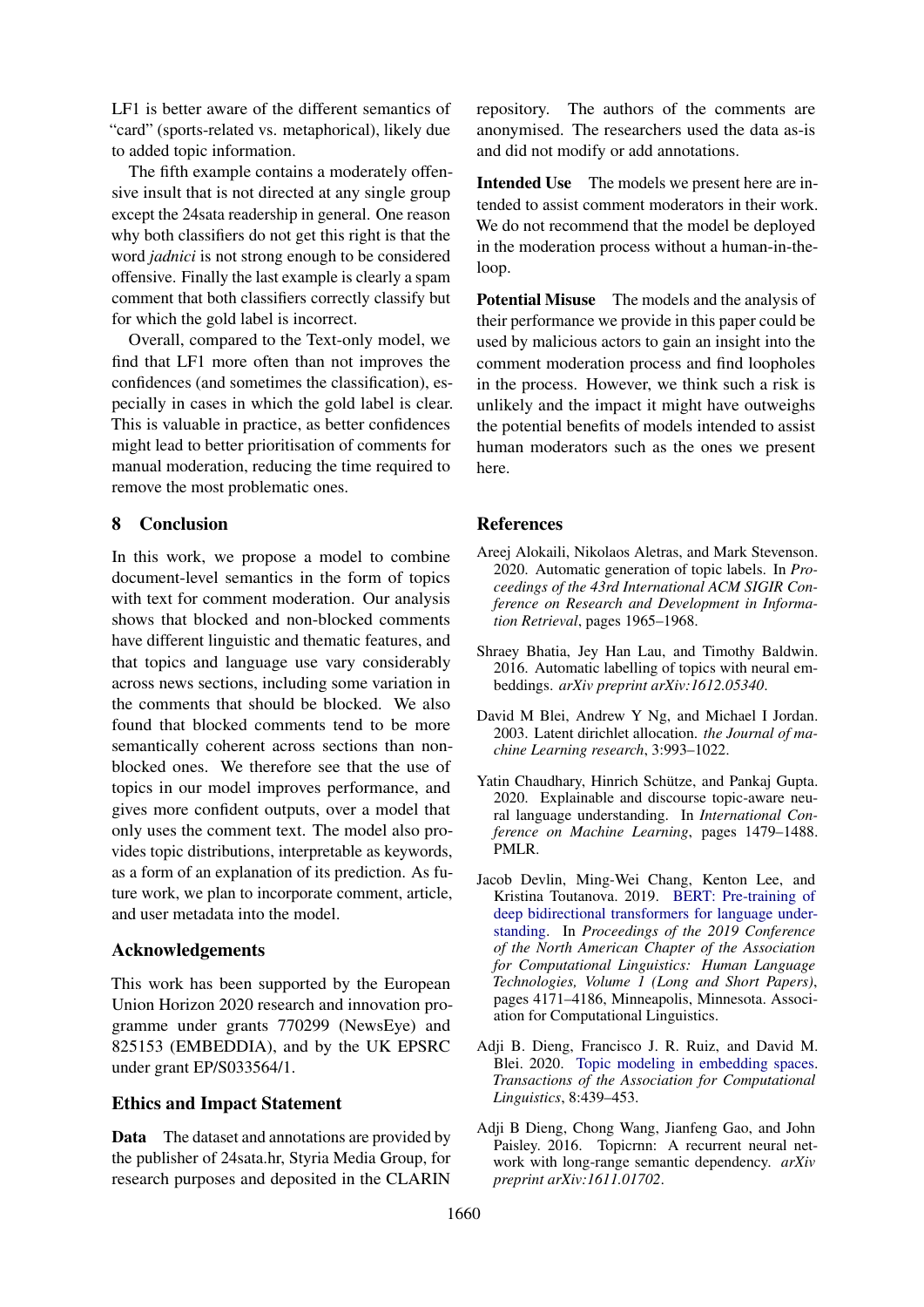- <span id="page-9-8"></span>Lei Gao and Ruihong Huang. 2017. [Detecting on](https://doi.org/10.26615/978-954-452-049-6_036)[line hate speech using context aware models.](https://doi.org/10.26615/978-954-452-049-6_036) In *Proceedings of the International Conference Recent Advances in Natural Language Processing, RANLP 2017*, pages 260–266, Varna, Bulgaria. INCOMA Ltd.
- <span id="page-9-4"></span>Sepp Hochreiter and Jürgen Schmidhuber. 1997. Long short-term memory. *Neural computation*, 9(8):1735–1780.
- <span id="page-9-17"></span>Nikola Ljubešic and Tomaž Erjavec. 2011. hrWaC ´ and slWaC: Compiling web corpora for Croatian and Slovene. In *International Conference on Text, Speech and Dialogue*, pages 395–402. Springer.
- <span id="page-9-14"></span>Yishu Miao, Lei Yu, and Phil Blunsom. 2016. Neural variational inference for text processing. In *International conference on machine learning*, pages 1727– 1736. PMLR.
- <span id="page-9-13"></span>Emiel van Miltenburg, Ruud Koolen, and Emiel Krahmer. 2018. Varying image description tasks: spoken versus written descriptions. In *Proceedings of the Fifth Workshop on NLP for Similar Languages, Varieties and Dialects (VarDial 2018)*, pages 88–100.
- <span id="page-9-5"></span>Chikashi Nobata, J. Tetreault, A. Thomas, Yashar Mehdad, and Yi Chang. 2016. Abusive language detection in online user content. *Proceedings of the 25th International Conference on World Wide Web*.
- <span id="page-9-0"></span>John Pavlopoulos, Prodromos Malakasiotis, and Ion Androutsopoulos. 2017a. [Deeper attention to abu](https://doi.org/10.18653/v1/D17-1117)[sive user content moderation.](https://doi.org/10.18653/v1/D17-1117) In *Proceedings of the 2017 Conference on Empirical Methods in Natural Language Processing*, pages 1125–1135, Copenhagen, Denmark. Association for Computational Linguistics.
- <span id="page-9-9"></span>John Pavlopoulos, Prodromos Malakasiotis, Juli Bakagianni, and Ion Androutsopoulos. 2017b. [Im](https://doi.org/10.18653/v1/W17-4209)[proved abusive comment moderation with user em](https://doi.org/10.18653/v1/W17-4209)[beddings.](https://doi.org/10.18653/v1/W17-4209) In *Proceedings of the 2017 EMNLP Workshop: Natural Language Processing meets Journalism*, pages 51–55, Copenhagen, Denmark. Association for Computational Linguistics.
- <span id="page-9-10"></span>Andraž Pelicon, Ravi Shekhar, Blaž Škrlj, Matthew Purver, and Senja Pollak. 2021. Investigating crosslingual training for offensive language detection. *PeerJ Computer Science*, 7:e559.
- <span id="page-9-11"></span>Fabio Poletto, Valerio Basile, Manuela Sanguinetti, Cristina Bosco, and Viviana Patti. 2020. Resources and benchmark corpora for hate speech detection: a systematic review. *Language Resources and Evaluation*, pages 1–47.
- <span id="page-9-12"></span>Senja Pollak, Marko Robnik-Šikonja, Matthew Purver, Michele Boggia, Ravi Shekhar, Marko Pranjic, Salla ´ Salmela, Ivar Krustok, Tarmo Paju, Carl-Gustav Linden, Leo Leppänen, Elaine Zosa, Matej Ulčar, Linda Freienthal, Silver Traat, Luis Adrián Cabrera-Diego, Matej Martinc, Nada Lavrač, Blaž Škrlj, Martin Žnidaršič, Andraž Pelicon, Boshko Koloski, Vid

Podpečan, Janez Kranic, Shane Sheehan, Emanuela Boros, Jose G. Moreno, Antoine Doucet, and Hannu Toivonen. 2021. [EMBEDDIA tools, datasets and](https://www.aclweb.org/anthology/2021.hackashop-1.14) [challenges: Resources and hackathon contributions.](https://www.aclweb.org/anthology/2021.hackashop-1.14) In *Proceedings of the EACL Hackashop on News Media Content Analysis and Automated Report Generation*, pages 99–109, Online. Association for Computational Linguistics.

- <span id="page-9-15"></span>Cristian Popa and Traian Rebedea. 2021. Bart-tl: Weakly-supervised topic label generation. In *Proceedings of the 16th Conference of the European Chapter of the Association for Computational Linguistics: Main Volume*, pages 1418–1425.
- <span id="page-9-1"></span>Dietmar Schabus and Marcin Skowron. 2018. [Academic-industrial perspective on the devel](https://www.aclweb.org/anthology/L18-1253)[opment and deployment of a moderation system](https://www.aclweb.org/anthology/L18-1253) [for a newspaper website.](https://www.aclweb.org/anthology/L18-1253) In *Proceedings of the Eleventh International Conference on Language Resources and Evaluation (LREC 2018)*, Miyazaki, Japan. European Language Resources Association (ELRA).
- <span id="page-9-7"></span>Dietmar Schabus, Marcin Skowron, and Martin Trapp. 2017. One million posts: A data set of german online discussions. In *Proceedings of the 40th International ACM SIGIR Conference on Research and Development in Information Retrieval*, pages 1241– 1244.
- <span id="page-9-16"></span>Mike Schuster and Kuldip K Paliwal. 1997. Bidirectional recurrent neural networks. *IEEE transactions on Signal Processing*, 45(11):2673–2681.
- <span id="page-9-2"></span>Ravi Shekhar, Marko Pranjic, Senja Pollak, Andraž ´ Pelicon, and Matthew Purver. 2020. Automating News Comment Moderation with Limited Resources: Benchmarking in Croatian and Estonian. *Journal for Language Technology and Computational Linguistics (JLCL)*, 34(1).
- <span id="page-9-18"></span>Jan Šnajder. 2014. [DerivBase.hr: A high-coverage](http://www.lrec-conf.org/proceedings/lrec2014/pdf/1090_Paper.pdf) [derivational morphology resource for Croatian.](http://www.lrec-conf.org/proceedings/lrec2014/pdf/1090_Paper.pdf) In *Proceedings of the Ninth International Conference on Language Resources and Evaluation (LREC'14)*, pages 3371–3377, Reykjavik, Iceland. European Language Resources Association (ELRA).
- <span id="page-9-3"></span>Andrej Švec, Matúš Pikuliak, Marián Šimko, and Mária Bieliková. 2018. [Improving moderation of](https://doi.org/10.18653/v1/W18-5108) [online discussions via interpretable neural models.](https://doi.org/10.18653/v1/W18-5108) In *Proceedings of the 2nd Workshop on Abusive Language Online (ALW2)*, pages 60–65, Brussels, Belgium. Association for Computational Linguistics.
- <span id="page-9-6"></span>Fei Tan, Yifan Hu, Changwei Hu, Keqian Li, and Kevin Yen. 2020. [TNT: Text normalization based pre](https://doi.org/10.18653/v1/2020.emnlp-main.383)[training of transformers for content moderation.](https://doi.org/10.18653/v1/2020.emnlp-main.383) In *Proceedings of the 2020 Conference on Empirical Methods in Natural Language Processing (EMNLP)*, pages 4735–4741, Online. Association for Computational Linguistics.